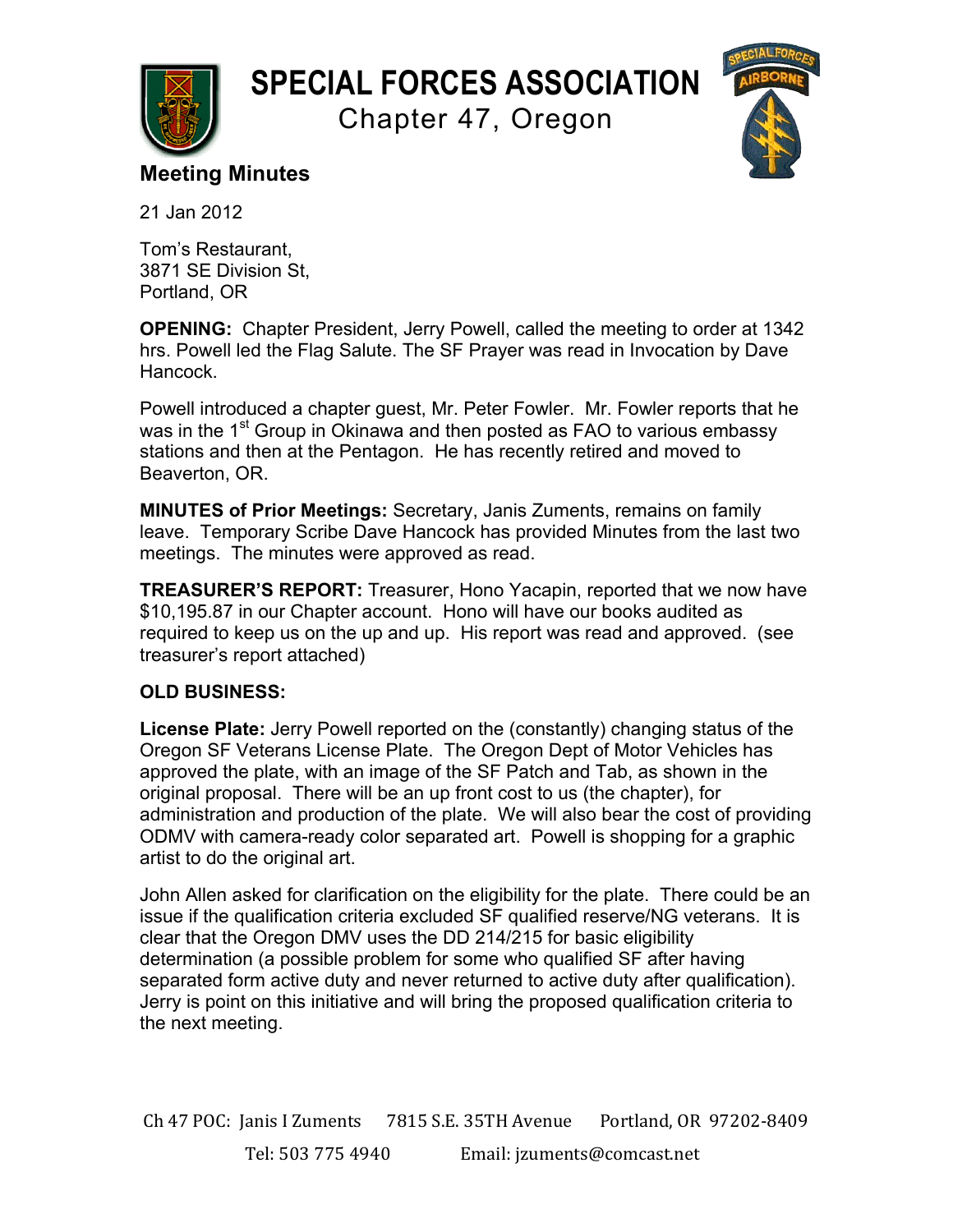**Membership:** We have nearly 50 members paid up for 2012, and a few stragglers have yet to get their dues in. We are continuing to help a couple of qualified SF get the documentation they need for their application.

## **NEW BUSINESS:**

**2012 Raffle:** Hono Yacapin, point on the raffle project reported. The change from a bi-annual to an annual schedule, and the budget cycle (now that we actually *have* a budget) have made a spring raffle increasingly difficult. Due to the nearness of our usual May raffle date, Hono recommended a fall 2012 date. M/S/C (Hono/Powell/unanimous), to establish a Fall date for this and subsequent raffles.

For the 2012 raffle, we have the following either in hand or committed:

30 Cal MG 2 parachute jumps with ground training Knife… Shakespeare Rod and Reel Taxidermy for a Head Mount Leupold and Stevens items Guest housing at Astoria's Pier 39

Some "usual donors" haven't yet been contacted; the prize list will likely grow. In order to be ready for a fall drawing we need to finalize our prizes at the next meeting.

**SFA Convention:** Double Tree Inn at Fayetteville 11 - 17 June, 2012. This year will include tours of SWC, the SF Museum, and Camp MacKall. It's a chance to meet old comrades and see the changes at SWC and Ft Bragg. The chapter benefits from member participation in national affairs, and the national is less likely to dismiss us in their decision-making. The chapter has for the last several years covered the cost of a delegate to travel to and attend the national convention. The chapter has preferred to rotate the delegates from year to year. In spite of that precedent, Chapter President Powell said he would like to attend this year and would like to see another chapter member attend as well. Hono proposed the chapter cover the President's air fare, hotel and a daily per diem. M/S/C (Boyce/?/unanimous). Anyone that also wants to go this year needs to contact Jerry and/or Hono asap.

**Election of National Officers:** The Candidates, with their biographical information and the procedures for voting will be published in the Spring Issue of The Drop. There was some discussion of the importance of this national election, recalling that a previous national administration nearly split the Association. The time frame to get familiar with the people and their issues and to then vote is pretty tight for a mail in election. This is an important election and